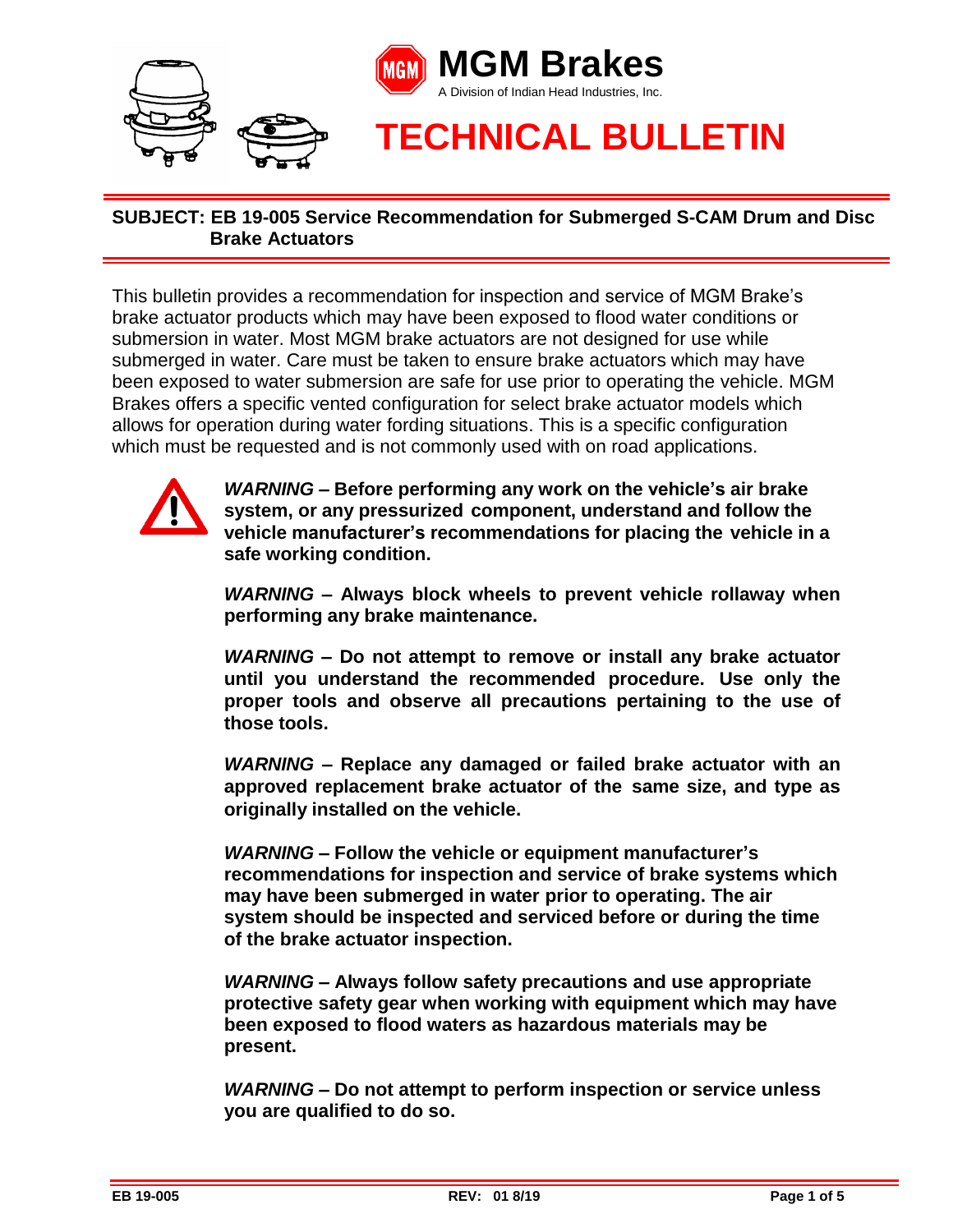

#### **The following matrix provides direction for inspection and service for each type of brake actuator.**

| <b>MGM Brakes Inspection &amp; Service Matrix for Submerged Actuators</b> |                                                                                                                           |                                                                                                                                                           |                                |                                                                                    |                                                                                                            |                                                        |
|---------------------------------------------------------------------------|---------------------------------------------------------------------------------------------------------------------------|-----------------------------------------------------------------------------------------------------------------------------------------------------------|--------------------------------|------------------------------------------------------------------------------------|------------------------------------------------------------------------------------------------------------|--------------------------------------------------------|
| <b>Application</b>                                                        | <b>Brake Actuator Type</b>                                                                                                | <b>Model Designator</b>                                                                                                                                   | <b>Breather</b><br><b>Tube</b> | <b>Exposed to</b><br>Water<br><b>Submersion</b><br>but Air System<br>is Dry Inside | <b>Exposed to</b><br><b>Water</b><br><b>Submersion</b><br>and Water<br><b>Present Inside</b><br>Air-System | <b>MGM Brakes</b><br><b>Service</b><br><b>Bulletin</b> |
| $S-Cam/$<br><b>Drum Brake</b><br><b>Actuators</b>                         | <b>Service Chambers</b>                                                                                                   | C, CL, CS                                                                                                                                                 | No                             | <b>Proceed with</b><br><b>Inspection A</b>                                         | <b>Replace</b>                                                                                             | 5044                                                   |
|                                                                           | Double Diaphragm<br><b>Parking Actuators</b>                                                                              | TR, TR-HD, TR-HDW, TR-<br>LP3 / TR-L3, TR-LP3HD                                                                                                           | No                             | <b>Proceed with</b><br><b>Inspection B</b>                                         | <b>Replace</b>                                                                                             | 5011                                                   |
|                                                                           |                                                                                                                           | TR-T, TR-THD, TR-THDW,<br>TR-TS, TR-TSHD, TR-<br>TSHDW, TR-LP3T / TR-<br>L3T, TR-LP3THD, TR-<br>LP3THDW, TR-LP3TS, TR-<br>LP3TSHD, TR-<br><b>LP3TSHDW</b> | <b>Yes</b>                     | <b>Proceed with</b><br><b>Inspection B</b>                                         | <b>Replace</b>                                                                                             | 5011                                                   |
|                                                                           | Double Diaphragm<br><b>Parking Actuators with</b><br><b>Integrated Release Bolt</b>                                       | LTR-L3, LTR-L3W                                                                                                                                           | <b>No</b>                      | <b>Proceed with</b><br><b>Inspection B</b>                                         | <b>Replace</b>                                                                                             | 5042                                                   |
|                                                                           |                                                                                                                           | LTR-T, LTR-L3T                                                                                                                                            | <b>Yes</b>                     | <b>Replace</b>                                                                     | <b>Replace</b>                                                                                             | 5042                                                   |
|                                                                           | Piston Type (J-Series,<br>Magnum, Performance<br><b>Plus) Parking Actuators</b><br>with Integrated Release<br>Bolt        | <b>IMJS</b>                                                                                                                                               | <b>Yes</b>                     | <b>Replace</b>                                                                     | <b>Replace</b>                                                                                             | 5044                                                   |
|                                                                           | <b>Piston Type (G-Series,</b><br><b>Magnum) Parking</b><br><b>Actuator with Integrated</b><br><b>Release Bolt</b>         | MB-T, MG-T                                                                                                                                                | <b>Yes</b>                     | <b>Replace</b>                                                                     | <b>Replace</b>                                                                                             | 5009                                                   |
| <b>Air Disc</b><br><b>Brake</b><br><b>Actuators</b>                       | <b>Service Chambers</b>                                                                                                   | <b>CSB</b>                                                                                                                                                | No                             | <b>Proceed with</b><br><b>Inspection A</b>                                         | <b>Replace</b>                                                                                             | EB 13-006                                              |
|                                                                           | Double Diaphragm<br><b>Parking Actuators</b>                                                                              | TRB                                                                                                                                                       | Yes                            | <b>Proceed with</b><br><b>Inspection B</b>                                         | <b>Replace</b>                                                                                             |                                                        |
|                                                                           | Piston Type (J-Series,<br><b>Magnum, Performance</b><br><b>Plus) Parking Actuators</b><br>with Integrated Release<br>Bolt | <b>MJB</b>                                                                                                                                                | Yes                            | <b>Replace</b>                                                                     | Replace                                                                                                    |                                                        |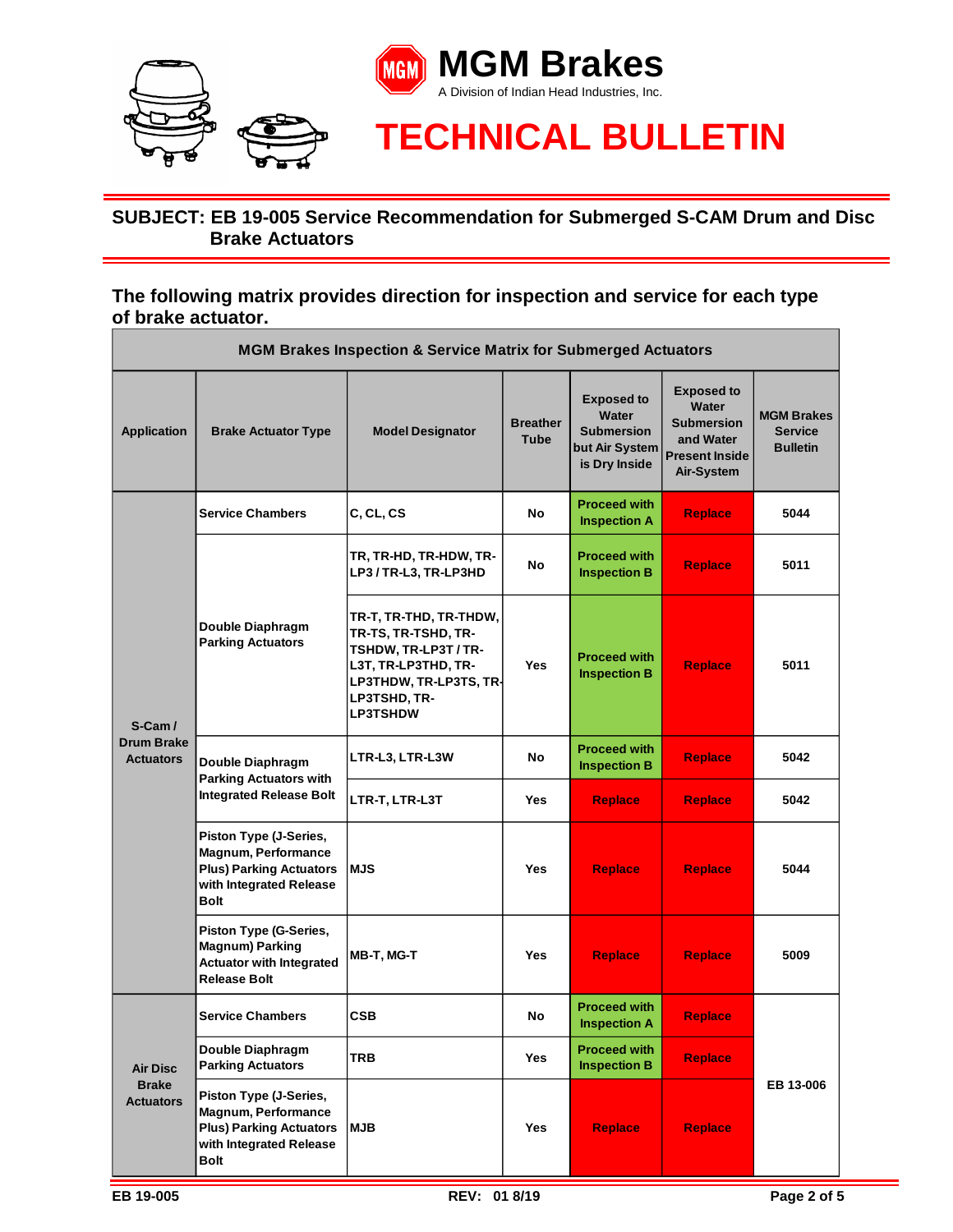

It is important to establish the following information about the vehicle or equipment condition and flood water condition prior to proceeding with the inspection:

 Was the brake actuator submerged in flood waters containing salt, sea water, fuel, chemicals or debris such as sand, dirt or silt?

*Brake actuators are designed to operate in climates where corrosive deicing agents are used on the roadways; however typical use does not include submersion in the corrosive agents. Submersion could allow these corrosive agents to become trapped inside the actuator promoting corrosion of internal components, decreased performance and degradation of necessary lubricants.*

 Was the vehicle or equipment operated while the actuator was submerged in water?

*Operating a brake actuator under water will draw water into the actuator housings through the vents. The presence of water inside the actuator could produce a condition called "hydro-locking" which could prevent the service or parking brakes from properly operating. The non-pressure side of the actuator housing is designed to vent and equalize air pressure when the brake actuator cycles. The service side chamber is designed to drain water which collects from normal use. Parking chambers with breather tubes are designed to vent through the service chamber housing and do not have an automatic draining feature. Water can be ingested into the spring chamber when releasing the parking spring while the actuator is submerged.* 

• Is water present in the vehicle air system?

*Water which has collected in the vehicle air system may migrate into the brake actuator service or parking pressure chambers. This could produce a condition called "hydro-locking" which could prevent the service or parking brakes from properly operating. This trapped water could also freeze and prevent the actuator from properly functioning. In addition, trapped water inside the pressure side of the actuator may migrate back into the vehicle air system after the vehicle is returned to service.* 

*If the answer is YES to any of the above questions then the brake actuator should be replaced.*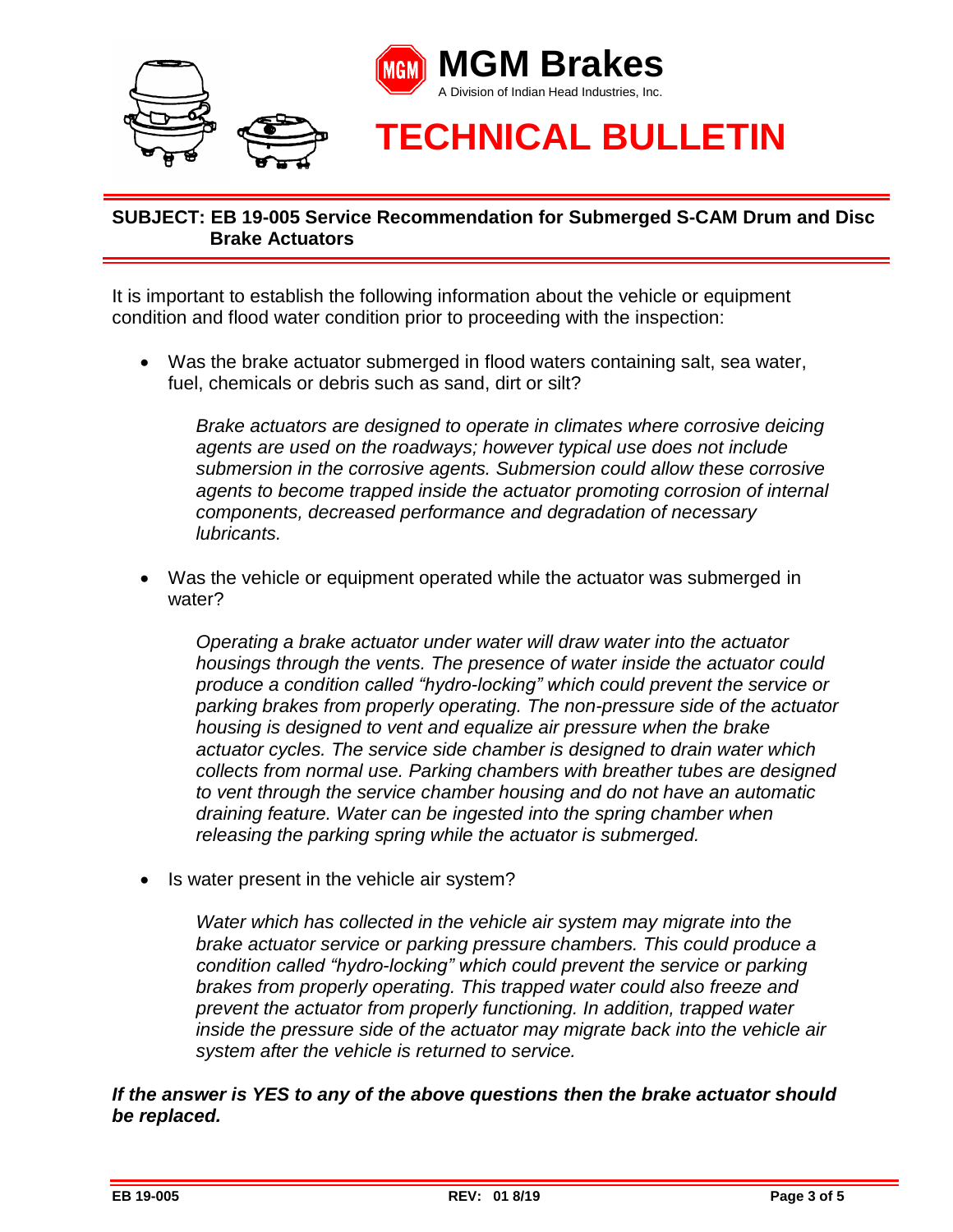

#### **Actuator Inspection Procedures:**

- 1. Ensure the vehicle is parked on a level surface with the wheels blocked to prevent movement during inspection.
- 2. Reference the appropriate MGM Brakes technical service bulletin for proper service procedures for the actuator type which is being inspected.

*Service bulletins are available on [www.mgmbrakes.com.](http://www.mgmbrakes.com/)*

- 3. This inspection procedure must be conducted while the vehicle and actuators are above freezing temperatures. Ensure the actuator is allowed time to warm up if it has been stored in below freezing temperatures.
- 4. Visually inspect the exterior surfaces of the actuator for signs of damage. Carefully remove and replace the actuator if any damage is suspected.
- 5. Inspect the vehicle air system for the presence of water by following the vehicle manufacturer's service recommendation. This is typically accomplished by applying low pressure compressed air through the air system plumbing and watching for water to exit at the end of the airlines.

#### **Inspection Procedure A: Service Chambers**

- 6. Remove the service chamber from the vehicle. Ensure the airlines and fittings are removed from the actuator air ports.
- 7. Orient the actuator air ports downward and inspect for water draining from inside the pressure chamber.
- 8. Service chambers have drain holes which will automatically drain water from the non pressure chamber. Carefully shake the actuator and listen for the sound of water moving around or "sloshing".
- 9. Replace the actuator if water is found to be present inside the pressure chamber or suspected to be trapped in the non pressure chamber.